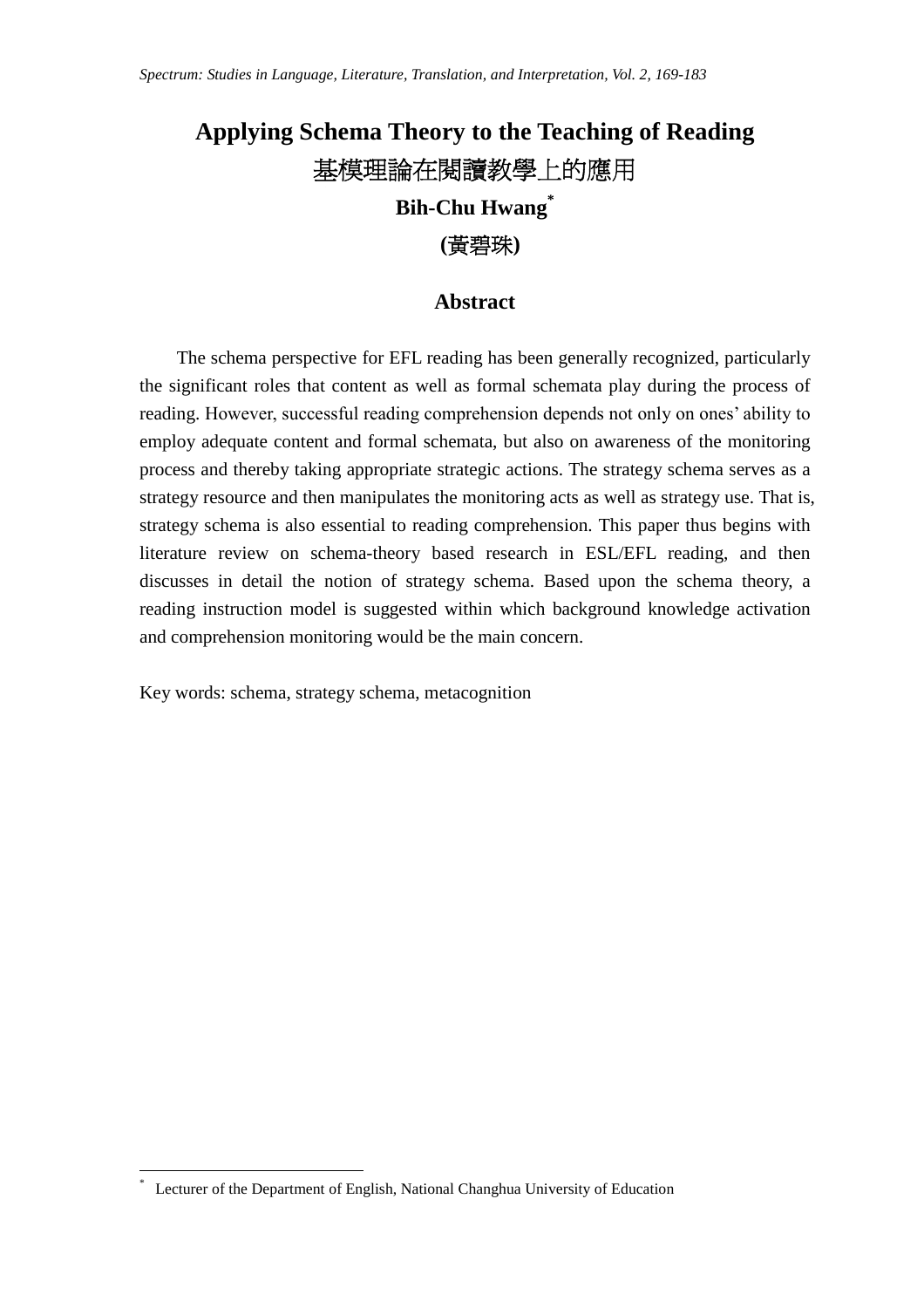# 基模理論在閱讀教學上的應用 **Applying Schema Theory to the Teaching of Reading** 黃碧珠**\* (Bih-Chu Hwang)**

# 摘要

基模模式的英文閱讀已被廣泛認同,特別是內容基模與文章結構基模在閱讀理 解的過程中扮演著重要的角色。然而,成功的閱讀理解不僅需靠閱讀者適當的應用 內容與文章結構基模,更需依賴閱讀者監控以及採取適當的策略。也就是說策略基 模在閱讀過程中,也是不可或缺的。本文因此先探討文獻中以基模理論為基礎的英 文閱讀教學以及策略基模的寓含,再提出以活用背景知識,以及監控閱讀過程為主 要考量的閱讀指導模式。

關鍵字:基模、策略基模、後設認知

<sup>\*</sup> 國立彰化師範大學英語系講師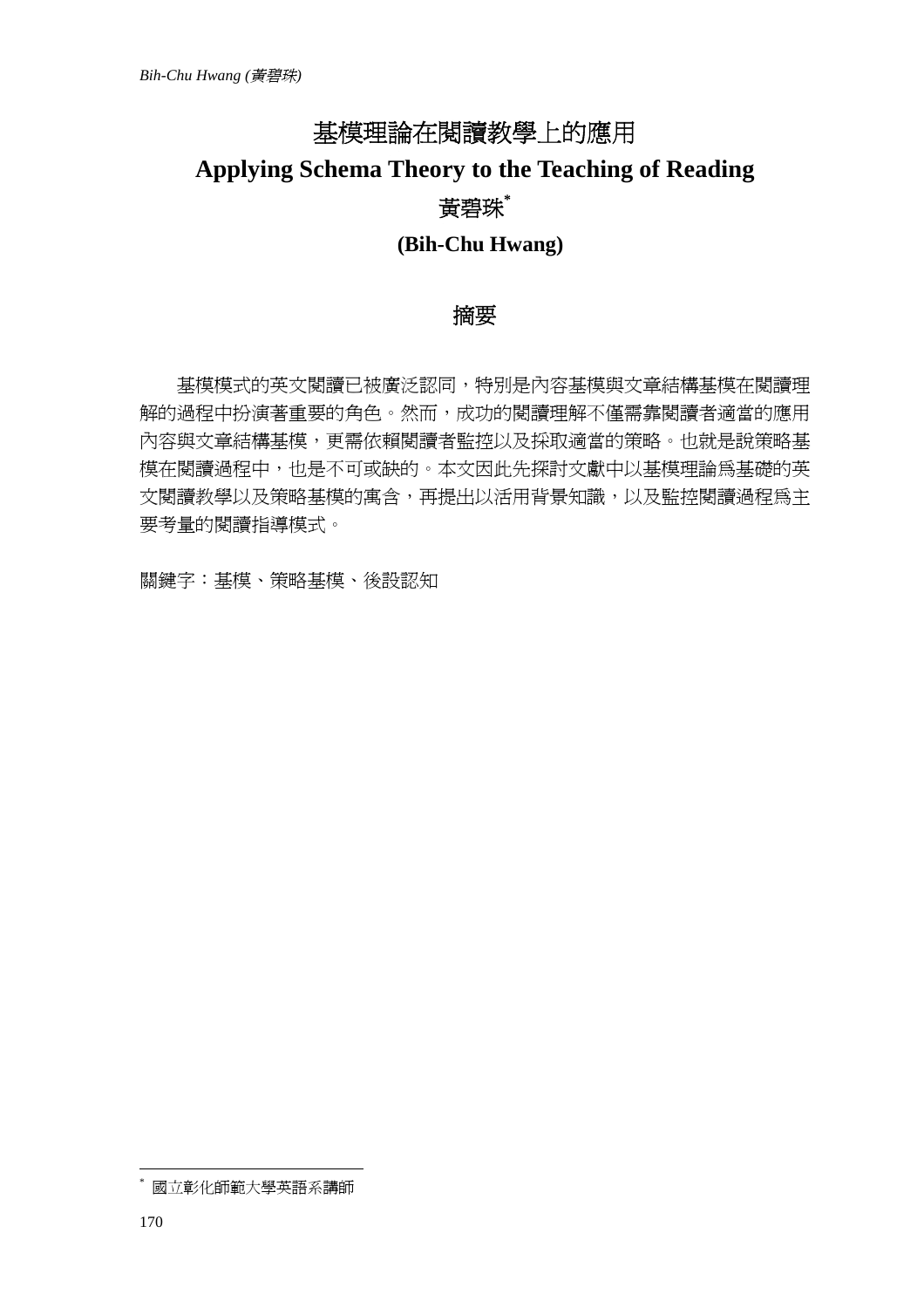#### **I. Introduction**

Schema, the little picture or association one calls up in one's mind while reading a word or sentence (Pearson & Spiro, 1982), has been recognized as a chief factor that interferes with either first or second language reading comprehension. As in "Reading, Schema Theory and second Language Learners" (1989), Kitao propounds, "in addition to lack of adequate linguistic proficiency, lack of appropriate schemata related to text, or inability to make use of the schema, can be sources of serious problems in comprehension" (p.17).

Schema research on ESL/EFL reading falls into two categories: the role of content schema (including culturally specific schema) as well as the role of formal schema. Content schema embodies the reader's preexisting knowledge or real and imaginary worlds (Anderson et al., 1979) or refers to a reader's knowledge about the topic being read (James, 1987). The other kind of schema, formal schema, includes the reader's knowledge of the rhetorical patterns in which information is unfolded (James, 1987), or knowledge related to the rhetorical organizational structures of different types of texts (Carrell, 1987). Though, empirical research verifies that content schema influences the degree of comprehension in ESL/EFL reading much more than that of formal schema, the same as in first language reading (Johnson, 1982; Carrell, 1987), both content as well as formal schema have been recognized as chief factors that influence reading comprehension to different extents.

However, having needed content or formal schema related to a reading text does not necessarily mean that a reader would appropriately take advantage of his or her prior knowledge to make sense of the reading material. Successful reading comprehension depends not only on ones' ability to apply appropriate content and formal schemata, but also on their awareness of monitoring the reading process, and accordingly, taking appropriate strategic action at the right time, such as taking advantage of relevant prior knowledge to construct meaning for reading selection. Such monitoring behaviors might be viewed as strategy schema. With a more theoretical view, Casanave (1988) suggests that the notion of strategic monitoring may fit into a broad schema-theoretical perspective. That is, a third type of schema, in addition to content and form, would need to be joined to the conceptual framework of schema theory.

It is true that the role that strategy schema plays during the process of reading is neglected, especially in a linguistically-bound ESL/EFL reading class. Thus, the purpose of this study is to explore the significant role that strategy schema plays in reading tasks and so call for more attention it deserves. To attain the goal, this paper begins with literature review on schema-theory based research in ESL/EFL reading, on strategy schema and on the notion of metacognition within which content, formal and strategy schema are all found. Then, accordingly, a reading instruction model focusing on a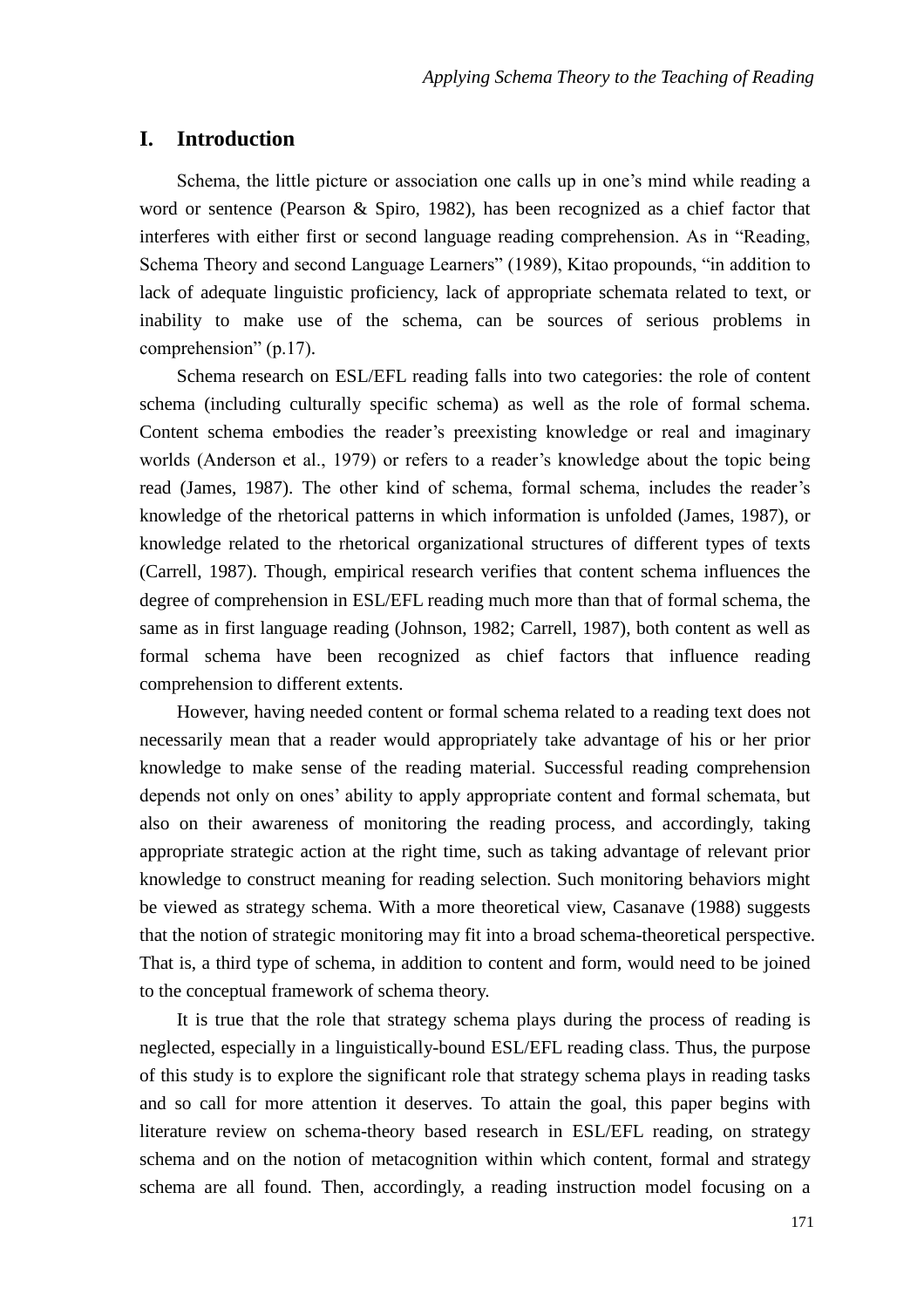schema-theoretical perspective of reading is provided.

## **II. Review of Literature**

#### *A. Schema-Theory Based Research in ESL/EFL Reading*

Research conducted by Steffensen, Joag-Dev and Anderson (1979) aimed at examining the influence of cultural content schemata on reading comprehension. Along the same line, Johnson (1981), who investigated content schema while controlling formal schema, concluded that the cultural background of the story had a greater effect on the comprehension of ESL selections than the degree of syntactic and semantic complexity. Similarly, after searching the simultaneous effects of both cultural-specific content schema and formal schema on ESL reading comprehension, Carrell (1987) stated unfamiliar content caused the reader more difficulties in the process of reading than did unfamiliar text organization. The research undertaken by Steffensen et al, Johnson and Carrell indicated that content schema serves as a frame of reference for readers to construct an interpretation of new information about that topic.

Having recognized the significant function that content schema contributes to reading performance, research conducted by Hudson (1982) and Floyd (1987) focused on testing the hypothesis of improving ESL/EFL reading by teaching background information. Results showed that by providing students with relevant background knowledge, reading comprehension was promoted.

In comparison to Floyd, Block (1986) undertook research to observe reading comprehension process of non-native speakers of English by means of think-aloud protocols. Further, Block (1992) used think-aloud protocols again to work on a study which examined the comprehension-monitoring process defined in three phrases. Results confirmed the need of teaching students awareness of the comprehension monitoring process and of their strategic resources.

It is the strategy schema that manipulates the monitoring behaviors and strategy use. Therefore, we need to examine in detail what strategy schema is.

#### *B. Strategy Schema*

In addition to content and formal schema, strategy schema also plays a vital role during the process of reading. Casanave (1988) defines strategy schema as the third component (content and formal schemata are the first two components) which consists of the general knowledge we have of the routine monitoring and fix-up strategies available to us as we read.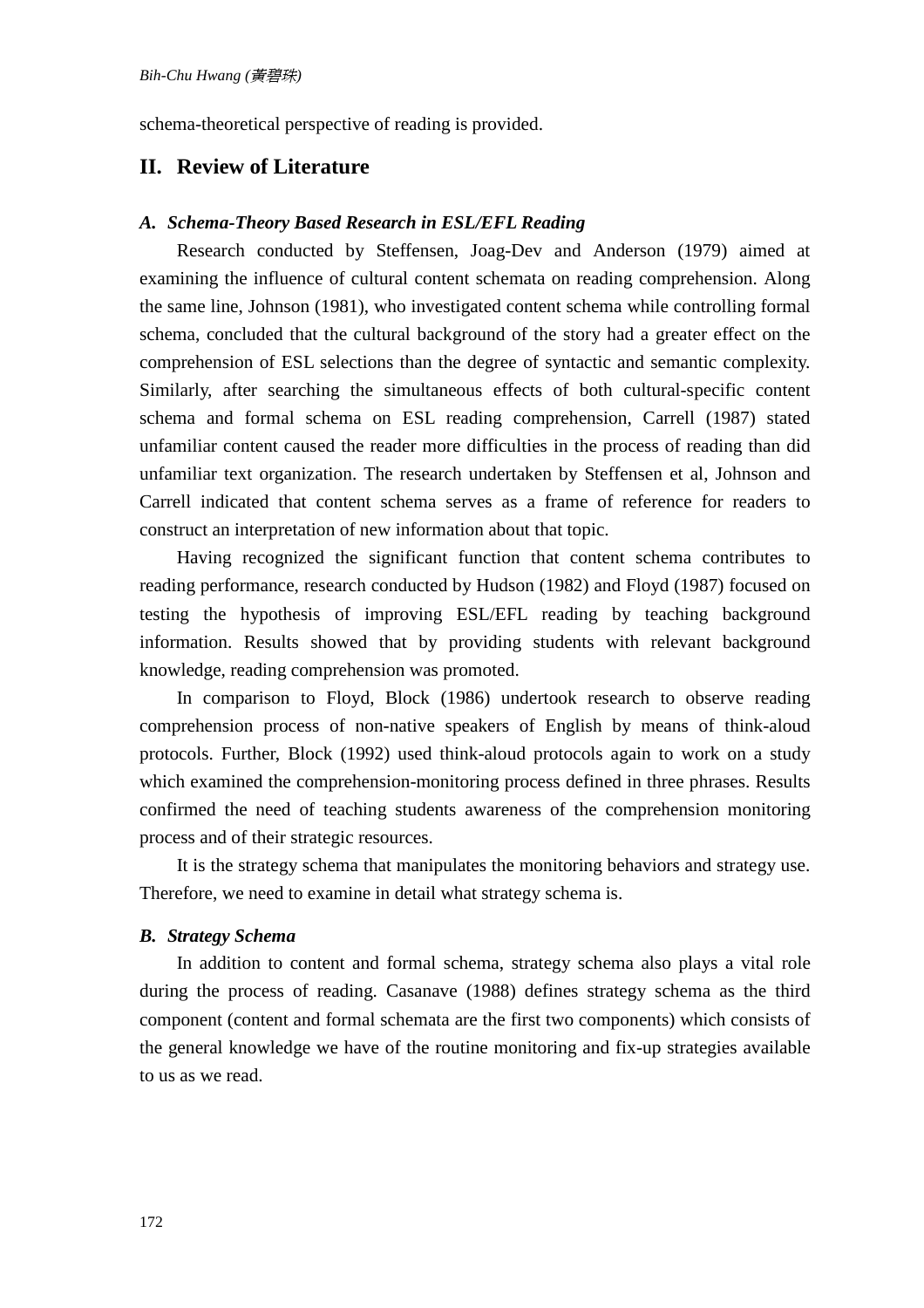Rather than simply underlying knowledge about monitoring acts, the strategy schema supervises the progressive activity that evaluates and regulates one's comprehension of written text. Basically, according to Casanave (1988), monitoring behaviors could be separated into two great categories: routine monitoring strategies (e.g. regular predicting, examining the consistency within the other parts of the text and with relevant prior knowledge, and controlling for general comprehension) and repair strategies (e.g. evaluating what the problem is, deciding when and how to resolve it, and examining the results). Casanave views both of these two categories of monitoring behavior as strategies, but states no routine strategic behaviors emerge only when a trigger that signals when a problem has happened. When the problem is resolved, routine monitoring restarts.

Similarly, Bereiter and bird (1985) propose, trouble free reading does not ask readers to call upon their strategic resources. Only when a "trigger event" (e.g. identifying that comprehension has not been acquired or that unknown vocabulary or phrases appear) interferes with their comprehension beyond the extent that they could tolerate, will efficient readers appropriately take strategic actions which are deliberated (Baker & Brown, 1984a). They may read again or move ahead in the selection, trying to be free from ambiguity; they may make a note of the question, hoping that the answer will become known later; they may consult a dictionary, a reference text or a well-informed person. That is, readers' strategy schemata help them monitor their reading processes, evaluate the degree of comprehension, recognize the emergence of problems, and plan for solving these problems.

In addition to the strategies identified by Casanave, we might also attribute the routine text processing strategies to the domain of strategy schema. As Johnson (1983) identifies, one type of strategy would aid the reader in constructing meaning of text. These strategies range from the traditional skills of skimming, scanning, skipping unknown words, contextual guessing, predicting the content, making inferences, identifying main ideas, to the more cognitive skills such as activating or developing adequate prior knowledge and identifying text structure.

Undoubtedly, readers who possess the well-developed strategy resources proceed with their monitoring activities automatically, without giving conscious attention to it. Therefore, for those ESL/EFL readers, comprehension monitoring manipulated by their strategy schema is of special importance. They are more likely to involve themselves in more unfamiliar language and cultural background while reading genuine selections than those English as native/second language readers do. Therefore, they may encounter many more "trigger events" that require them to take strategic actions to solve the problem. Monitoring activities controlled by the readers' strategy schema would help them acquire comprehension of the reading material.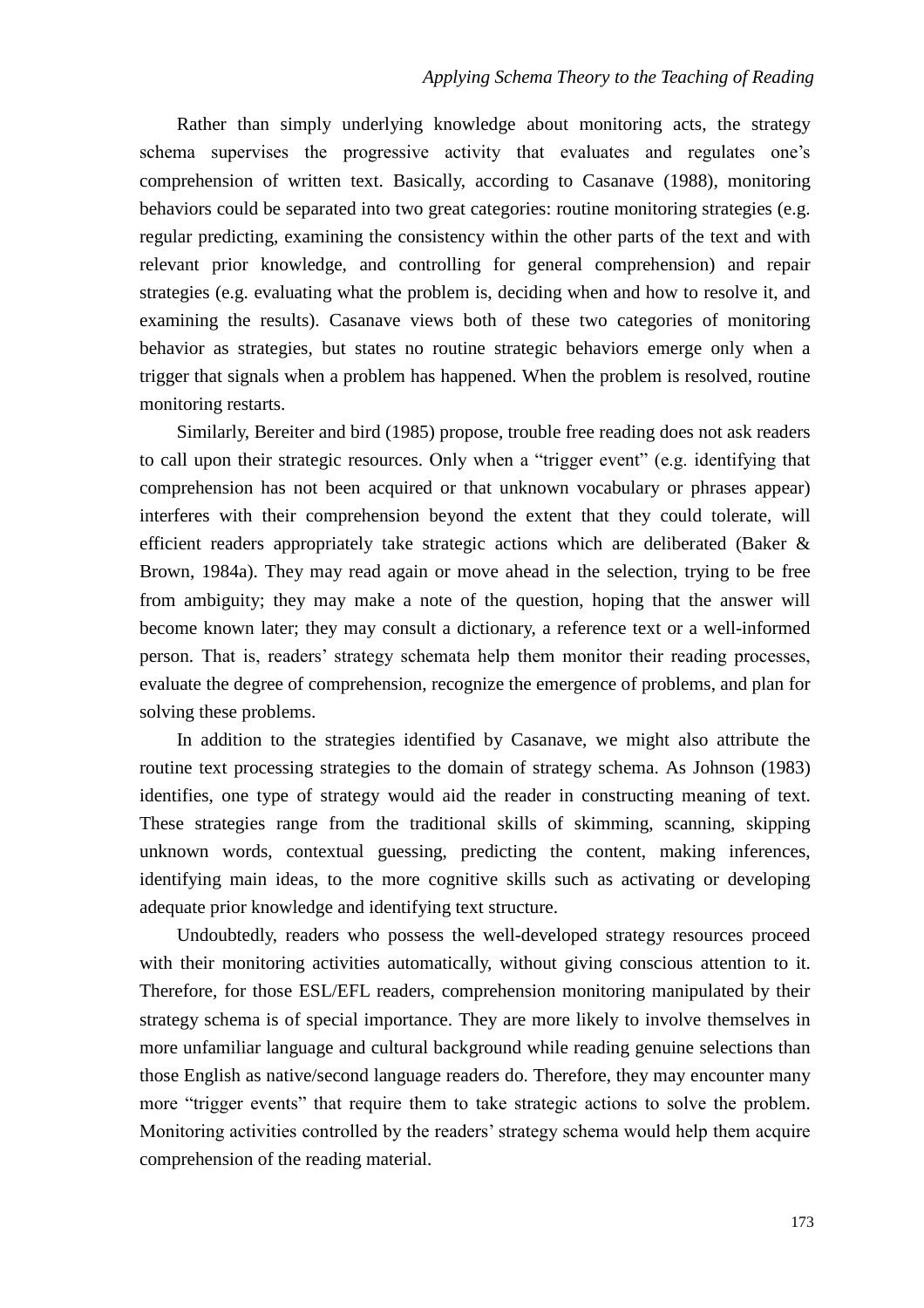Thus, having recognized the significant role that strategy schema plays during the process of reading, it seems necessary to trace back and to explore the notion of metacognition, which is the theoretical foundation of strategy schema.

#### *C. Metacognition*

The knowledge we have of all three kinds of schemata (content, formal and strategy schema) could be deemed to be within the metacognition domain (Casanave 1988).

Metacognition, thinking about thinking (Anderson, 2001) or cognition about cognition, refers to the understanding that we have about our own knowledge (Casanave, 1988). Flavell (1978, cited in Carrell 1988: 6) states that there are two dimensions of metacognitive ability: knowledge of cognition and regulation of cognition. The first dimension, *knowledge of cognition,* comprises the reader's awareness of his or her own cognitive resources, and the consistence between the reader and the reading situation. To give examples, if a reader realizes what is needed to perform effectively, then it is possible for him to take actions to meet the need of a reading situation more properly. On the other hand, if the reader is not aware of his own limitations as a reader or of the difficulty of the task given, then the reader can hardly be expected to take actions for the purpose of solving problems. The second dimension of metacognitive ability, the *regulation of cognition,* contains monitoring and applying compensatory strategies as well. Effective monitoring of reading is indispensable. Also, having compensatory strategies available when needed is essential to promote reading comprehension (Carrell, 1988).

In accordance with Flavell, Carrell (1988) notes three main types of metacognitive skills: "awareness, monitoring, and development of compensatory strategies" (p.7). Such awareness is a prerequisite for one to devote himself to the monitoring activities and to the application of repair strategies.

With respect to the context of reading, metacognition consists of two phrases of cognition: first, readers' knowledge of strategies for reading, and second, the control readers engage in (Brown, Armbruster & Baker, 1986). Thus, if a reader is aware of the strategy resources (including routine and repair strategies) he could call upon, then he may engage in controlling his reading performance accordingly. Further, Baker and Brown (1984 b) state, effective readers are aware of and have a degree of control over their cognitive reading process. These readers possess the following well-developed metacognitive skills:

(a) clarifying the purpose of reading, that is, understanding both the explicit and implicit task demands; (b) identifying the important aspects of a message; (c) focusing attention on the major content rather than trivia; (d) monitoring ongoing activities to determine whether comprehension is occurring; (e) engaging in self-question to determine whether goals are being achieved; and (f) taking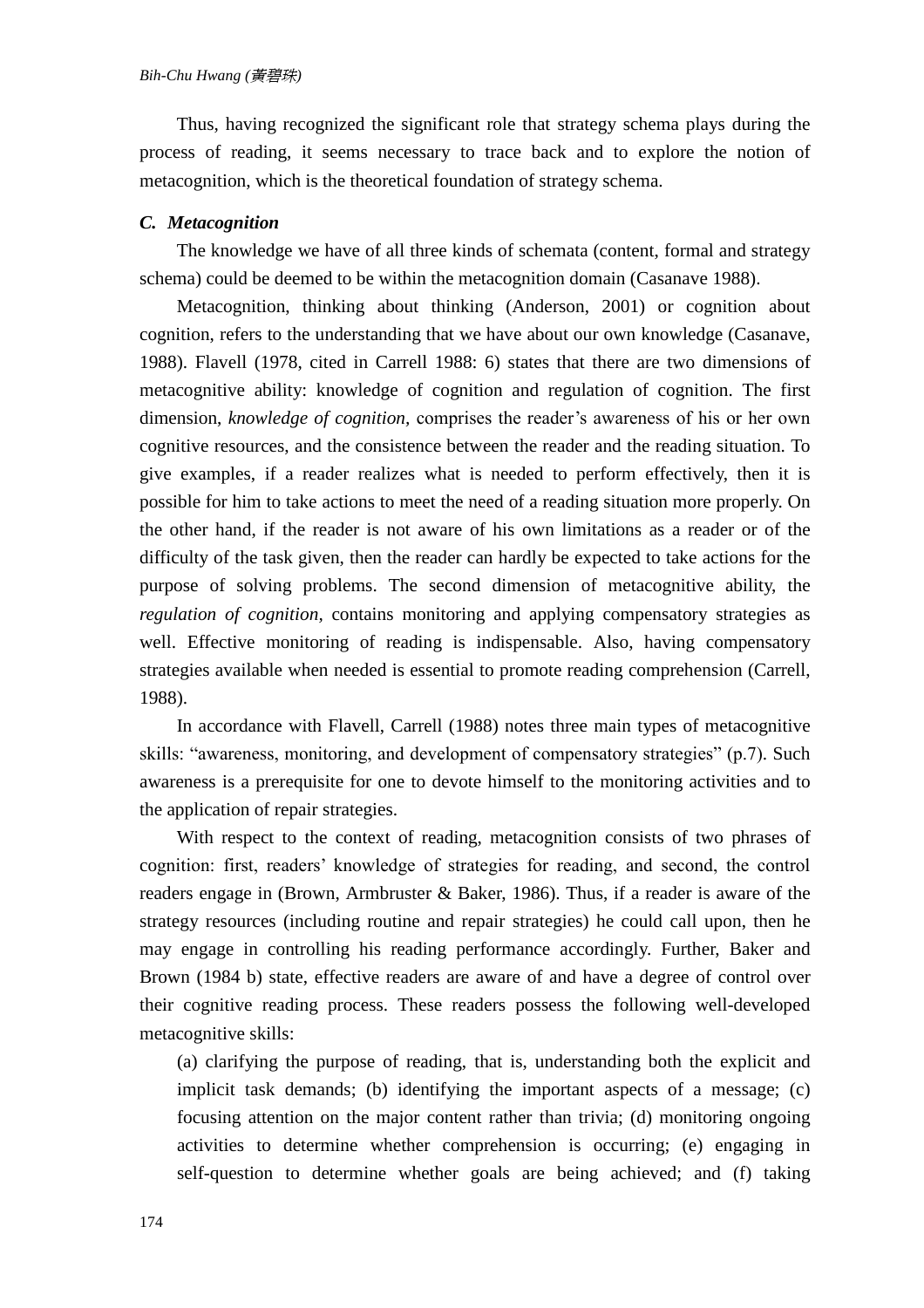corrective action when failures in comprehension are detected. (p. 354)

In addition to the above mentioned ones, there is still one cognitive activity that could be attributed to the domain of metacognitive skills: taking advantage of appropriate prior knowledge to make sense of reading material. That is, a reader with well-developed metacognitive skills, is cognitive of his background knowledge related to a topic given and also, is aware of the strategy resources available for him to call upon. Then, being aware of his own cognitive resources, he might try to process the reading task with the help of available background knowledge and engage in monitoring the ongoing process of reading and taking appropriate strategic actions when necessary. That is, awareness of the cognitive resources (e.g. content, formal and strategy schemata) is a prerequisite for one to engage in the comprehension monitoring activities. Rather, committing oneself to the monitoring acts is a prerequisite for his own reading performance. It is therefore necessary to help students to be aware of their content, formal and strategy schemata.

## **III. Reading Instruction Model**

As mentioned previously, successful reading comprehension relies not only on one's ability to apply appropriate content and formal schemata, but also on one's awareness of monitoring the reading processes and taking appropriate strategic actions. Therefore, reading instruction should adequately take advantage of students' content, formal and strategy schemata to promote reading comprehension. Based upon this principle, the author of this paper provides a reading instruction model within which instruction on being aware of comprehension monitoring, and on activation of background knowledge as well, would be the point of emphasis. It is assumed that students who become aware of activating appropriate background knowledge, and further, of monitoring activities controlled by their strategy schema, would greatly compensate for their lack of linguistic proficiency.

However, there are some limitations we need to take into consideration: (a) This schema-theory based reading instruction is by no means a substitute for the traditional reading guidance. Rather, it provides us with another perspective to view reading as a highly cognitive process; (b) This reading instruction model greatly focuses on the application of content and strategy schemata, with relatively less attention giving to the role of formal schema; and (c) Competent readers are more capable of manipulating their prior knowledge to promote reading comprehension. In comparison, less competent readers are not so successful in controlling the progressive reading task. Thus, these less efficient readers need much more help in learning to control their reading processes.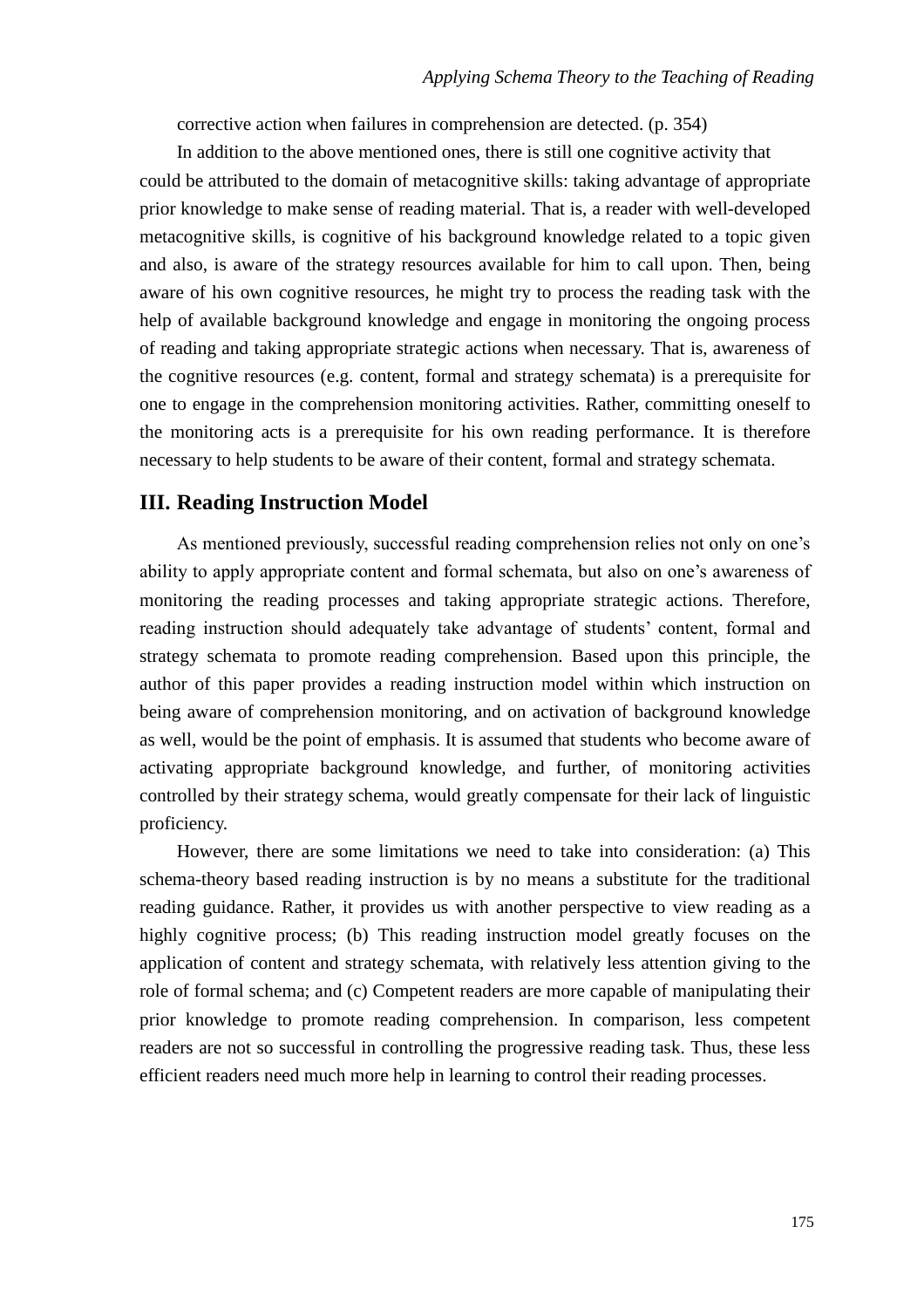#### *A. Activation of background knowledge*

Background knowledge provides a foundation for the students to process text information, to predict the content of the text, to concentrate on the main aspects within the text, to infer the implied information and to identify the relevant information needed to comprehend the text. In a word, background knowledge related to the reading material triggers students to engage in the cognitive top-down reading process which might compensate for limitation of linguistic deficiency. Thus, successful reading performance would greatly rely on students' appropriately activating their prior knowledge to make sense of the reading material.

Prior knowledge activation involves recalling preexisting schema; or more, developing more elaborate schema relevant to a specific topic and connecting this schema to the reading.

Not a little research (Hudson,1982; Floyd and Carrell, 1987) has ascertained the significant effect of directly activating appropriate background information through pre-reading activities. In their studies, Hudson used cue picture as stimulus and questioning strategy to activate subjects' schemata, whereas Floyd and Carrell provided subjects with discussion, lectures and slide appreciation as pre-reading activities to activate as well as construct appropriate schemata.

In addition to traditional activities used by Hudson and Carrell, several methods, such as Pre-reading Plan (Langer, 1981), Text Preview (Graves, Prenn & Cooke, 1985) and K-W-L Strategy (Ogle, 1986), have been developed as effective strategies for facilitating reading comprehension. These three well-developed activities, with explicit procedures to be followed, share the basic assumption that, through proper questioning by the teacher-initiated questions or student-generated questions, related background knowledge can be obtained (Anthony and Raphael, 1987)

Since these pre-reading activities do provide students with a way to promote reading comprehension, we might also take advantage of them as media for activating students' background knowledge. While applying these activities in our EFL reading class, the following points should be taken into consideration: (a) Since our students are usually restricted by their lack of specific cultural schema, cultural knowledge could be selected as a key concept to discuss; and (b) Students are taught to utilize prior knowledge to access reading comprehension and to override linguistic limitation.

#### *B. Comprehension Monitoring*

Despite the great assistance prior knowledge contributes to the act of reading, there are still some factors that influence students' reading performance. The act of comprehension monitoring provides the foundation to solve the problems.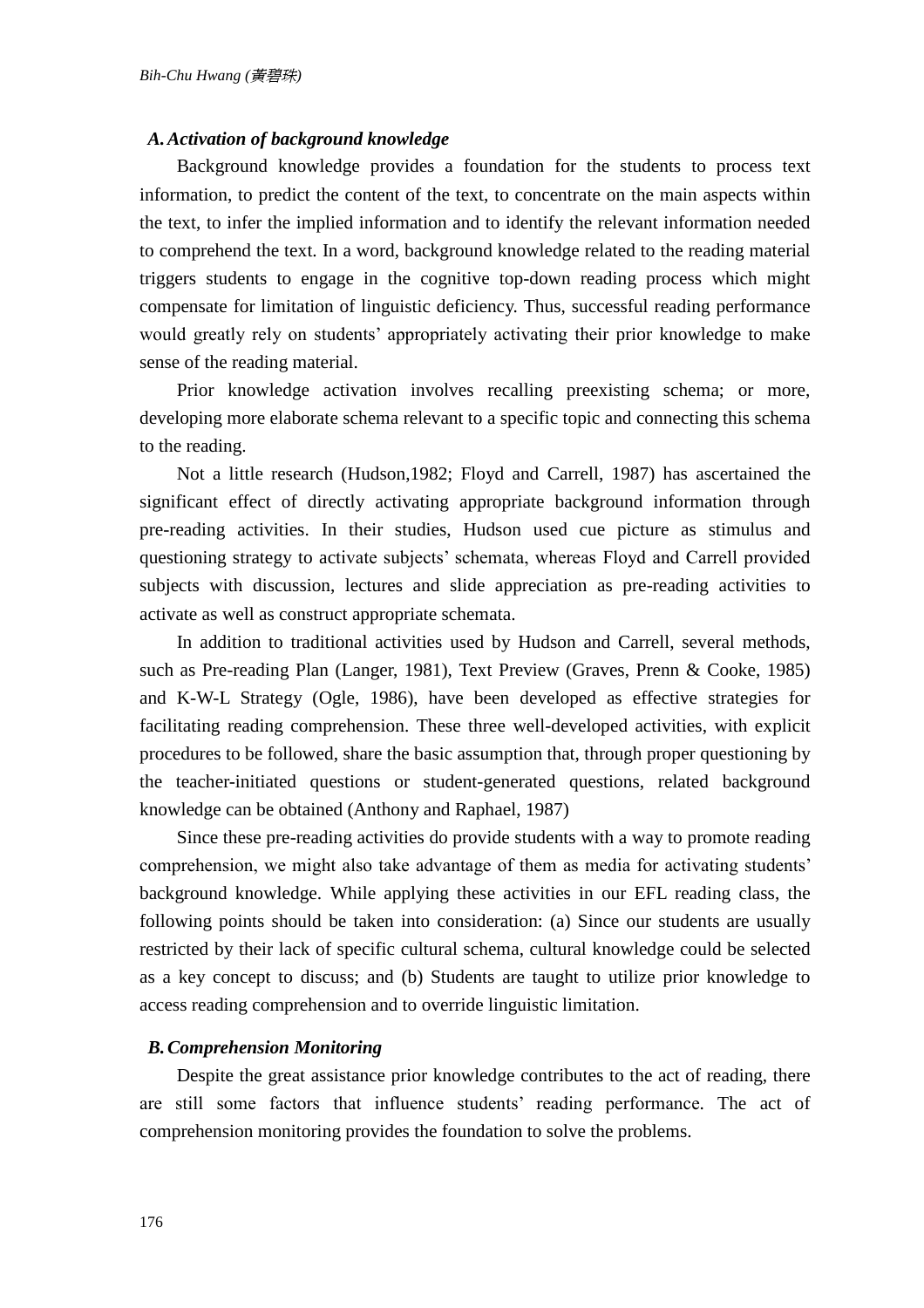#### 1. Awareness of monitoring

To guide students in becoming cognitive of the nature of comprehension monitoring as well as the significance of applying strategies to promote understanding, teachers may start the instruction by introducing the notion and language of comprehension monitoring to students. We might follow what Casanave (1988) suggests; to insert, between paragraphs of a text, questions that ask students to reflect on their comprehension of the reading selection.

These comprehension-monitoring questions require students to reflect back on what they have read, to predict what they will read, to bridge the gaps between what they have read to what they know of the world. In a word, these comprehension monitoring questions serve as media for students to supervise the ongoing reading process. In addition, teacher-student discussion contributes to the helping of students in acquiring the language that will be used in class (e.g. monitor, summarize, predict, check for consistency) and in realizing the nature of comprehension monitoring. Consequently, by means of learning to be more aware of how they comprehend and learn from the reading selection, students will promote their metacognitive skills. And also, students will expand elaborated metalanguage for discussion about their reading problems and about their strategies for conquering these problems (casanave 1988).

To generate comprehension monitoring questions, we might refer to Gary Anderson's question Taxonomy:

F - Factual questions: Those that are directly answered in the story. "What was the girl's name?"

I – Inference questions: Those where a guess will have to be made. "What do you think the boys were afraid to go in the cemetery?"

V –Vocabulary questions: Those which reveal knowledge or lack of it about the words in the story. "What does the word cemetery mean?"

 $E -$ Experience question: Those that help the student draw on his/her own

background with the subject. "Have you ever had a sick friends?"

(Anderson, cited by Cooper 1986:9)

Students are expected to reflect back on what they have read to find answers between the lines, to make inferences beyond the lines or to activate their prior knowledge to construct meaning for answering those experience questions. Further, they are required to take strategic actions to solve the problem caused by the vocabulary questions mentioned above.

More than simply using these comprehension monitoring questions in our class, we should also take advantage of the well-developed method of *Reciprocal Teaching* as a medium through which students may monitor their reading performance.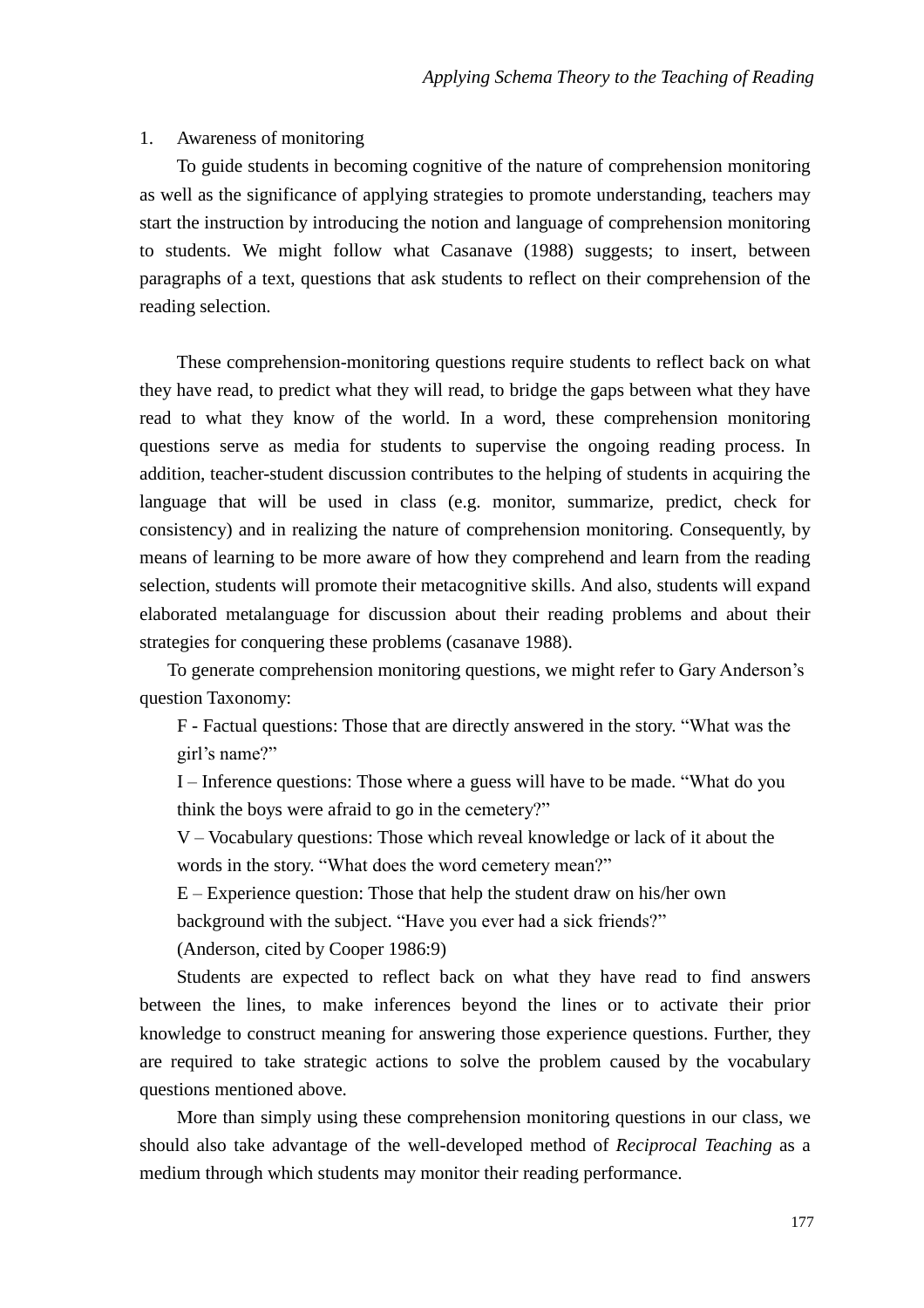Reciprocal teaching is a teacher-student dialogue in which the teacher commences as a model and prompter, relinquishing control to the students little by little. In reciprocal teaching, the teacher and the students take turns playing the role of teacher in a discussion of various segments of the assigned text. Miller and Perkins (1989) state that reciprocal teaching has a two-fold purpose: (1) it teaches students how to sustain a balance of rights between individuals, groups, and the teacher and (2) it teaches students to control their own reading and comprehension. That is, reciprocal teaching requires the students to be responsible for reading comprehension rather than asking the teacher to take the responsibility.

Therefore, with the help of these comprehension monitoring questions or/and the application of the Reciprocal Teaching method, our students will be more aware of the nature of comprehension monitoring and thus participate in the act of monitoring actively.

2. Development of strategy resources

In fact, monitoring acts, in themselves, do not result in the comprehending of the reading selection; it is the strategic actions that comprehension monitoring triggers which lead to comprehension. Therefore, it is essential to train students to be aware of, and more than that, to develop their repertoires of comprehension strategies.

a. Strategy Type

In " The Comprehension Strategies of Second Language Readers," Block (1986) categorizes strategies into two levels: general comprehension and local linguistic strategies. The former, general comprehension strategies comprise comprehension gathering and comprehension monitoring strategies, whereas the latter, local linguistic strategies, work on attempts to understand specific linguistic units. Ten kinds of general strategies are:

- 1. Anticipate content: The reader predicts what content will occur in succeeding portions of text.
- 2. Recognize text structure: The reader distinguishes between main points and supporting details or discusses the purpose of information.
- 3. Integrate information: The reader connects new information with previously stated content,
- 4. Question information in the text: The reader questions the significance or veracity of content.
- 5. Interpret the text: The reader makes an inference, draws a conclusion, or forms a hypothesis about the content,
- 6. Use general knowledge and associations: The readers use their knowledge and experience (a) to explain, extend, and clarify content; (b) to evaluate the veracity of content; and (c) to react to content.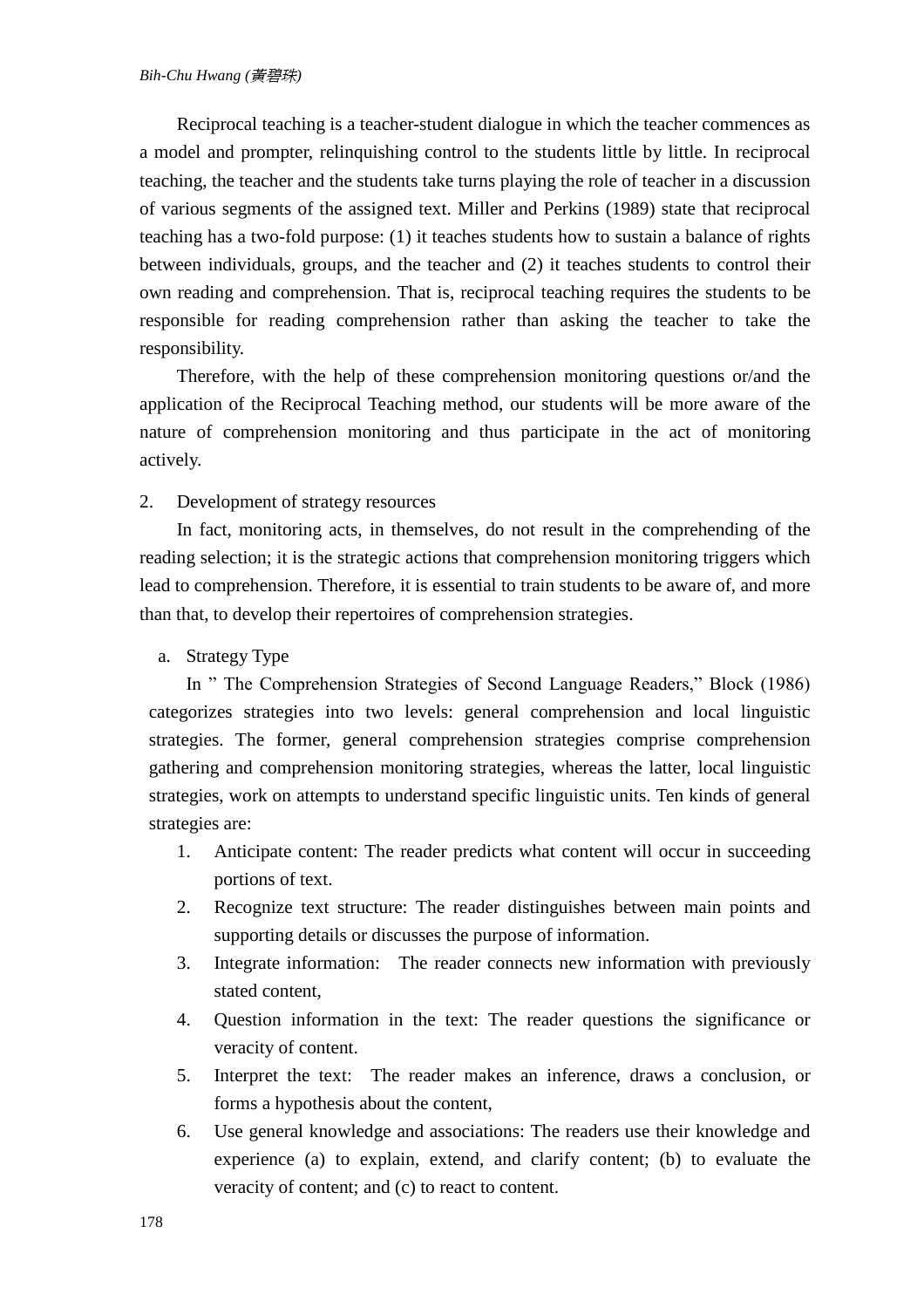- 7. Comment on behavior or process: The reader describes strategy use, indicates awareness of the components of the process, or expresses a sense of accomplishment or frustration.
- 8. Monitor comprehension: The reader assesses his or her degree of understanding of the text.
- 9. Correct behavior: The reader notices that an assumption, interpretation, or paraphrase is incorrect and changes that statement.
- 10. React to the text: The reader reacts emotionally to information in the text. Below are the local strategies:
- 11. Paraphrase: The reader rephrases content using different words, but with the same sense.
- 12. Reread: The reader rereads a portion of the text either aloud or silently.
- 13. Question meaning of a clause or sentence: The reader does not understand the meaning of a portion of the text.
- 14. Question meaning of a word: The reader does not understand a particular word.
- 15. Solve vocabulary problem: The reader uses context, a synonym, or some other word-solving behavior to understand a particular word (p.472-473).

For the purpose of providing students with strategy-building resources, we might take advantage of Block's strategy as a guide to introduce students to these various types of strategies. To consider how to guide students to be aware of these strategies, we might also follow Vorhaus's suggestion: to teach students to use reading strategies not by telling them how to use them, but by providing them with opportunities in which these strategies will be applied naturally from their interaction with the written text. We assume that, via the interaction with the reading material, students will conceptualize these strategies on their own. In addition, effective students are likely to employ more global reading strategies, while less competent students are usually restricted by local strategies rather than allocating much attention to the local ones.

#### b. Strategy Instruction

It is quite possible that students' repertoires of strategies may not be rich enough or may need to be developed, especially for those of the less competent students. Thus, step-by-step instruction in some specific strategies is required. As Carrell (198) claims, quite often ESL students fail to use strategies appropriately because they do not understand why such strategies are useful nor do they realize when and where to use them. Instruction in understanding a strategy's rational, evaluation, and utility is therefore required.

In accordance with Carrell, Shih (1992) proposes a three-phrase strategy instruction: "direct explanation and modeling," "guided practice" and "independent application" (p.300). In the first phrase, direct explanation and modeling, the teacher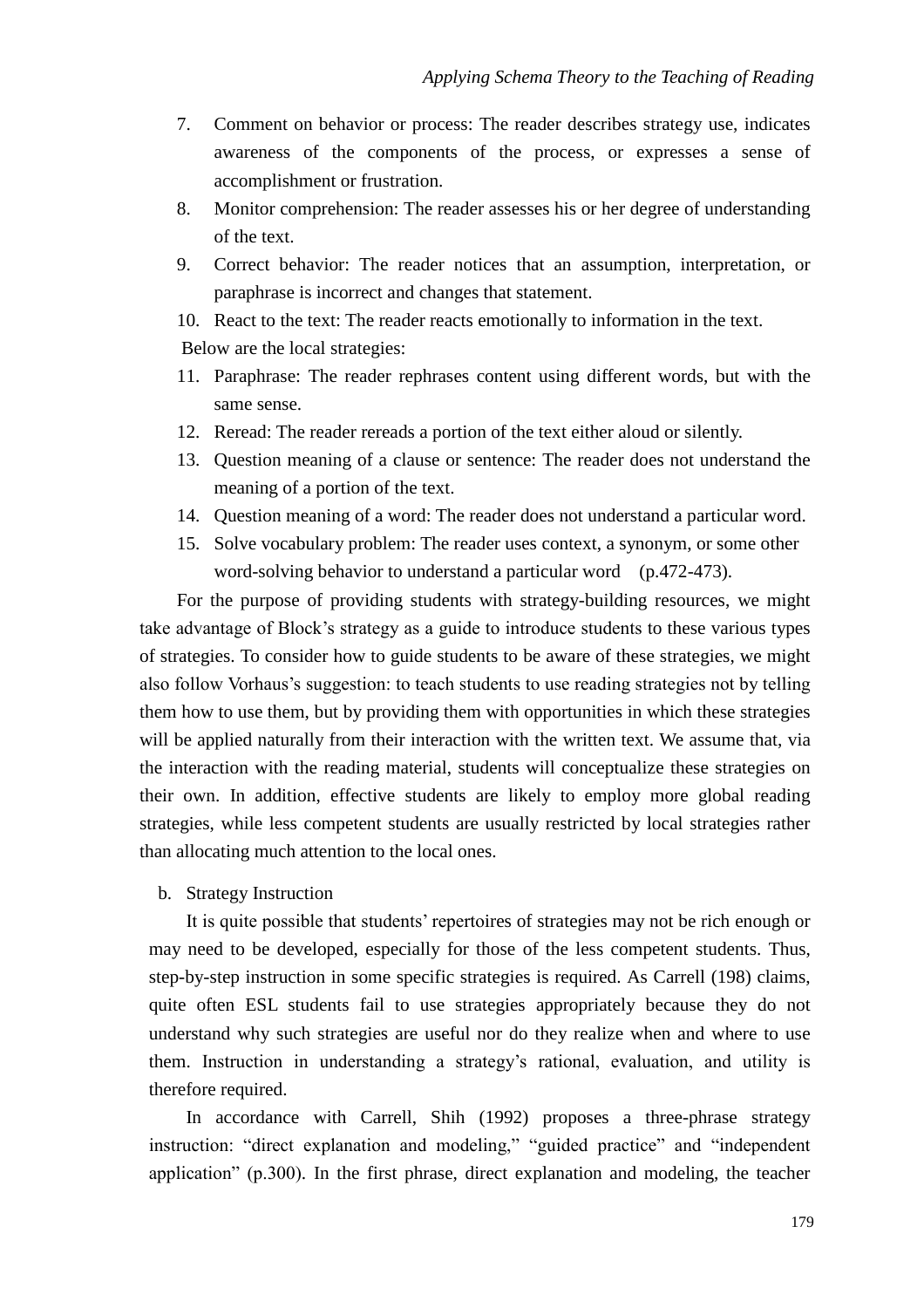should interpret the strategy to the students. Then the teacher models the strategy by thinking aloud. During the second phase, guided practice, students are required to take on more responsibility to control the strategy. This stage includes repeated practice, feedback, and necessary remodeling or reteaching. In the last phrase of the instructional sequence, independent application, students are required to employ the strategy to the whole reading material on their own

We might follow Shih's three stages of strategy instruction when introducing some specific strategies to our students. But, there are two points which need to be taken into consideration. First, strategies cannot be taught quickly. Just as Garner(1992) maintains, "Strategic processing capacities are taxed until practice produces more automatic sub-routines so that a variety of strategies can be engaged simultaneously without overloading the system" (p.248).

Second, since learning to be master of a strategy takes time and effort, students are likely to avoid engaging in strategy use. It is our responsibility to guide students to be willing to involve in strategy practice. Willing to use strategy is the prerequisite for strategy instruction, especially for our EFL students, who usually frustrate themselves due to their lack of linguistic proficiency, and who need to be helped in developing confidence in the taking of strategic actions and /or utilizing prior knowledge to override linguistic limitation.

#### **IV. Conclusion**

Strategy schema, together with the content and formal schemata, is within the metacognition domain which entails three types of skills: awareness, monitoring, and repair strategies. Being aware of the content, formal and strategy schema one has is a prerequisite for one to devote him or herself to the monitoring activities and to engage in the task of taking strategic actions. While content and formal schemata provide the basis for one to initiate the top-down reading process, strategy schema controls the act of reading and prepares the repertoire of comprehension strategies for one to call upon.

Recognizing strategy schema as an equally important role as content or formal schema during the process of reading, we need to provide students with a schema-theory based reading instruction in which background knowledge activation and comprehension monitoring as well, would be the main concern. We assume that this instruction would help students compensate for their lack of linguistic proficiency. Also, students would view reading as a highly interactive process between themselves and their prior knowledge on the one hand, and the text per se, on the other; rather as than a linguistically-bound segment.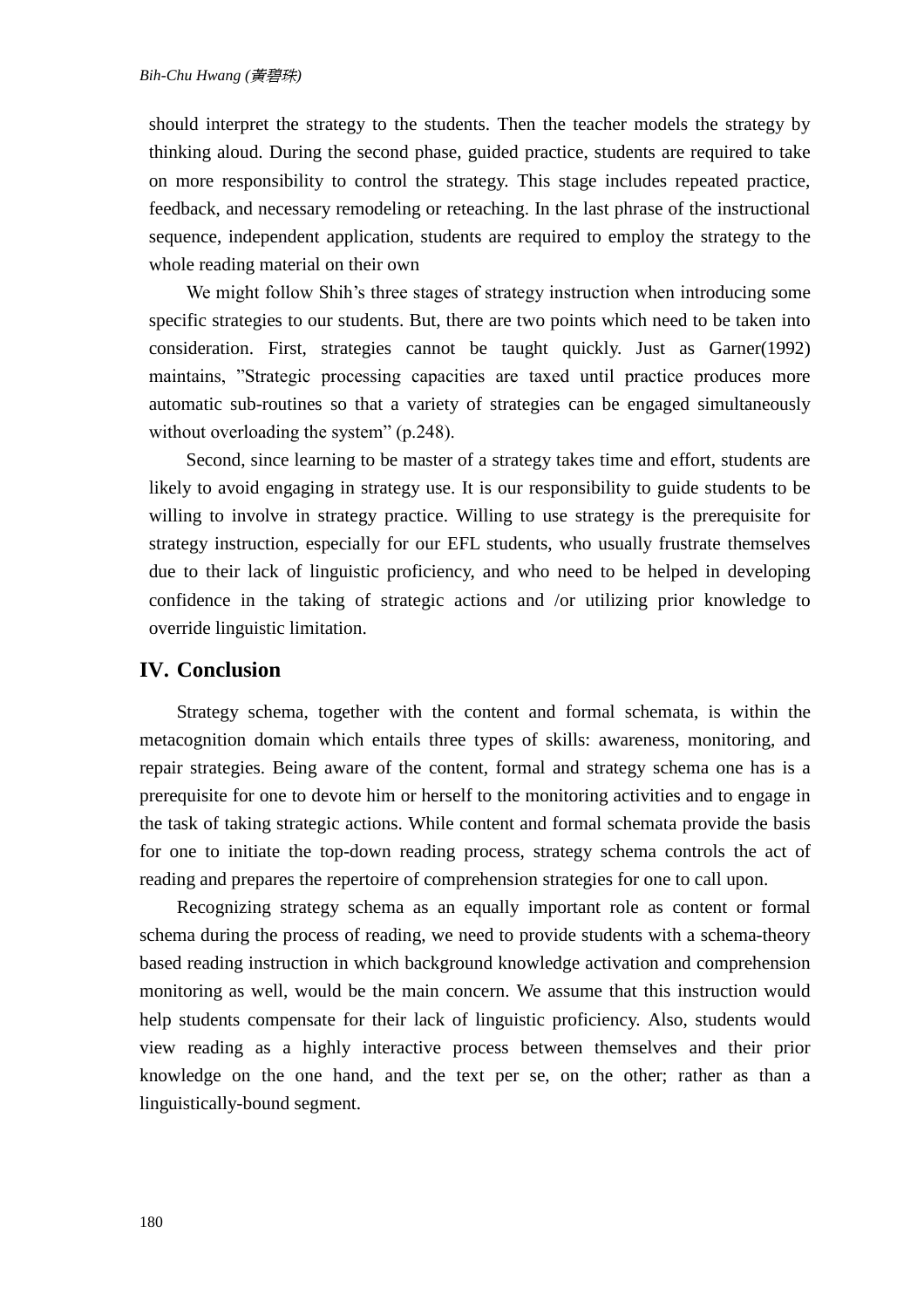Though we put emphasis on taking advantage of background knowledge and on comprehension monitoring activities to access successful reading, it is by no means a sign of devaluing students' linguistic abilities. We still need to help students develop their linguistic proficiency. Just as Block (1986) concluded, "as language proficiency develops, linguistic cues can be used more efficiently and that predictions and other cognitive process will therefore operate more smoothly" (p.466).

We do hope that, with the help of the schema-theory based reading instruction, students will comprehend their reading through top-down and bottom-up reading processes simultaneously. We further expect that students will control their reading processes automatically and thus become active as well as independent readers.

#### **References**

- Anderson, Neil J. (2001). Developing metacognitive skills in foreign language learners. *Selected Papers from the Tenth International Symposium on English Teaching,* 1-7.
- Anderson, R.C., Picher, J.W., & Shirey, L.L. (1979). *Effects of the reader's schema at different points in time.* ERIC Document Reproduction Service No. ED169 523.
- Anthony, H. M. & Raphael, T.E. (1987). *Using question strategies to promote students' active comprehension of content material.* ERIC Document Reproduction Service No. ED 280 011.
- Baker, L., & Brown, A.L. (1984 a). Cognitive monitoring in reading. In J. Fload (Ed.), (pp.21-44). Newark, DE: Instructional Reading Association.
- Baker, L., & Brown, A.L. (1984 b). Metacognitive skills and reading. In D.P. Pearson (Ed.), *Handbook of reading research*. (pp.353-394). New York: Longman.
- Bereiter, C., & Bird, M. (1985). Use of thinking aloud in identification and teaching of reading comprehension strategies. *Cognition and Instruction*, 2, 131-156.
- Block, E. (1986). The comprehension strategies of second language readers. *TESOL Quarterly*, 20 (3), 463-494.
- Block, E.L. (1992). See how they read: comprehension monitoring of L1 and L2 readers. *TESOL Quarterly*, 26, 319-343.
- Brown, A.L., Armbruster, B.B., & Baker, L. 91986). The role of metacognition in reading and studying. In J. Orasanu (Ed.), *Reading Comprehension: from Research to Practice.* (pp.49-75). Hillsdale, NJ: Lawrence Erlbaum.
- Carrasquillo, A., & Nunez, D. (1988). *Computer-assisted metacognitive strategies and the reading comprehension skills of ESL elementary school students.* ERIC Document Reproduction Service No. ED 301 838.
- Carrell, P. (1987). Content and formal schemata in ESL reading. *TESOL Quarterly,* 21(3), 461-481.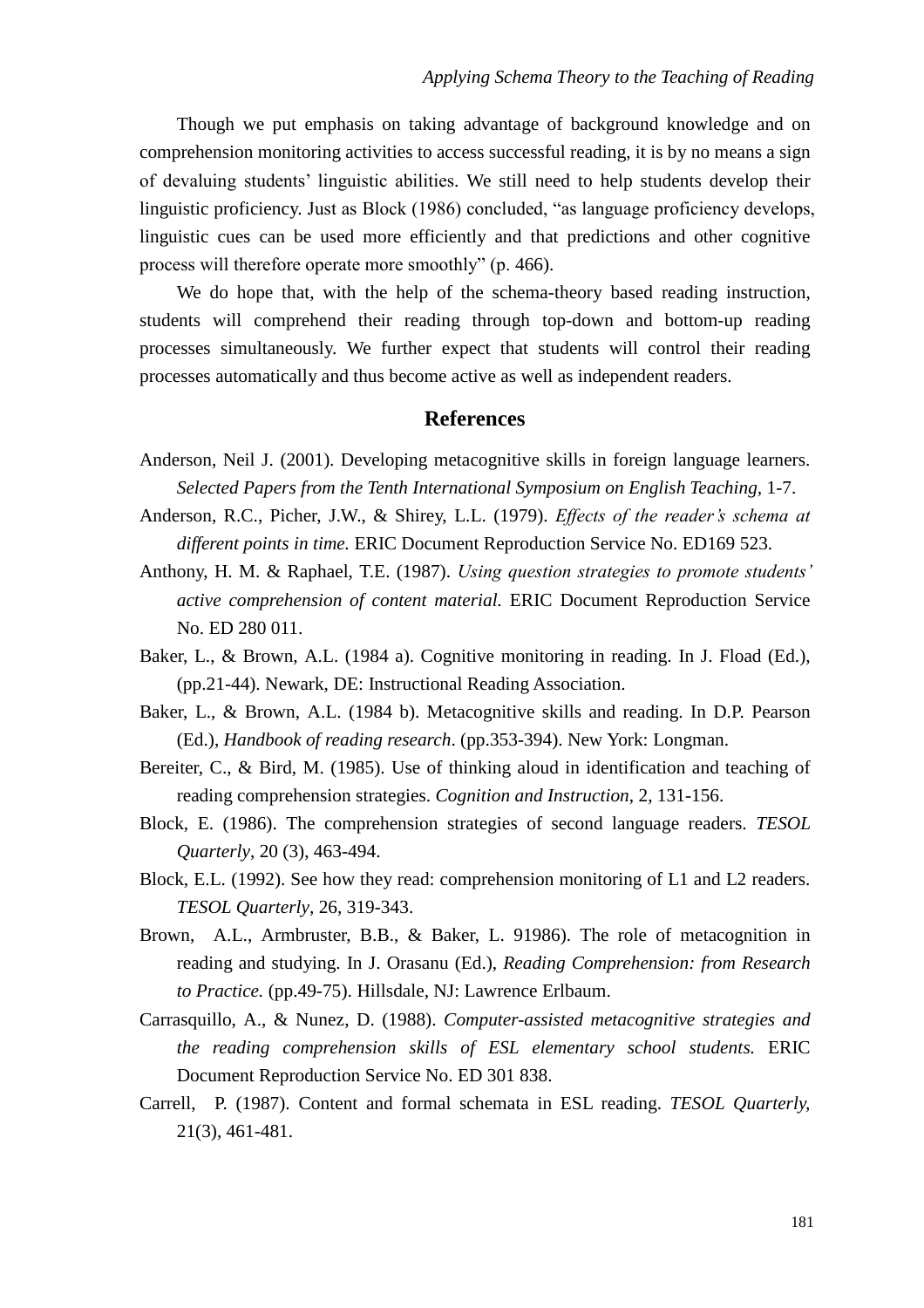- Carrell, P. L. (1988). Second language reading: Reading, language, and metacognition. ERIC Document Reproduction Service No. ED 297 577.
- Carrell, P. L. (1989). Metacognitive awareness and second language reading. *Modern Language Journal*, 73, 121-133.
- Casanave, C. P. (1988). Comprehension monitoring in ESL reading: a neglected essential. *TESOL Quarterly*, 22 (2), 283-303.
- Cooper, A. (1986). Reciprocal questioning: teaching students to predict and ask high level questions. *TESOL Newsletter*, 20 (5), 9-10.
- Floyd, P., & Carrell, P.L. (1987). Effects on ESL reading of teaching cultural content schemata. *Language Learning*, 37 (1), 256-280.
- Graves, M.F., Prenn, M.C., & Cooke, C.F. (1985). The coming attraction: previewing short stories. *Journal of Reading*, 28, 594-598.
- Hudson, T. (1982). The effects of induced schemata on the "short circuit" in L2 reading: Non-decoding factors in L2 reading performance. *Language Learning*, 32, 1-31.
- James, M. O. (1987). ESL reading pedagogy: Implications of schema-theoretical research. In J. Devine, P.L. Carrell, & D.E. Eskey (Eds.), *Research in reading in*
- *English as a second language*, (pp.175-188). Washington, D. C.: Teachers of English to Speakers of Other Languages.
- Johnson, P. (1981). Effects on reading comprehension of language complexity and cultural background of a text. *TESOL Quarterly,* 16, 169-181.
- Johnson, P. (1982). Effects on reading comprehension of building background knowledge. *TESOL Quarterly*, 16, 503-516.
- Johnson, P. (1983). *Assessing reading comprehension*. Newark, DE: International Reading Association
- Kitao, S. K. (1989). *Reading, schema theory and second language learners*. ERIC Document Reproduction Service No.ED 314 937.
- Langer, J.A. (1981). From theory to practice: A prereading plan. *Journal of Reading,* 25, 152-156.
- Miller, L. D., & Perkins, K. (1989). ESL reading comprehension instruction. ERIC Document Reproduction Service No. ED 303 779.
- Ogle, D. M. (1986). K-W-L: A teaching model that develops active reading of expository text. *Reading Teacher*, 39 (6), 564-570.
- Paris, S.G., & Myers, M. (1981). Comprehension monitoring, memory, and study strategies of good and poor readers. *Journal of Reading Behavior,* 13, 5-22.
- Pearson, P. D., & Spiro, R. (1982). The new buzz word in reading is schema. *Instructor and Teacher*, 46-48.
- Shih, M. (1992). Beyond comprehension exercises in the ESL academic reading class. *TESOL Quarterly,* 26 (2), 289-318.